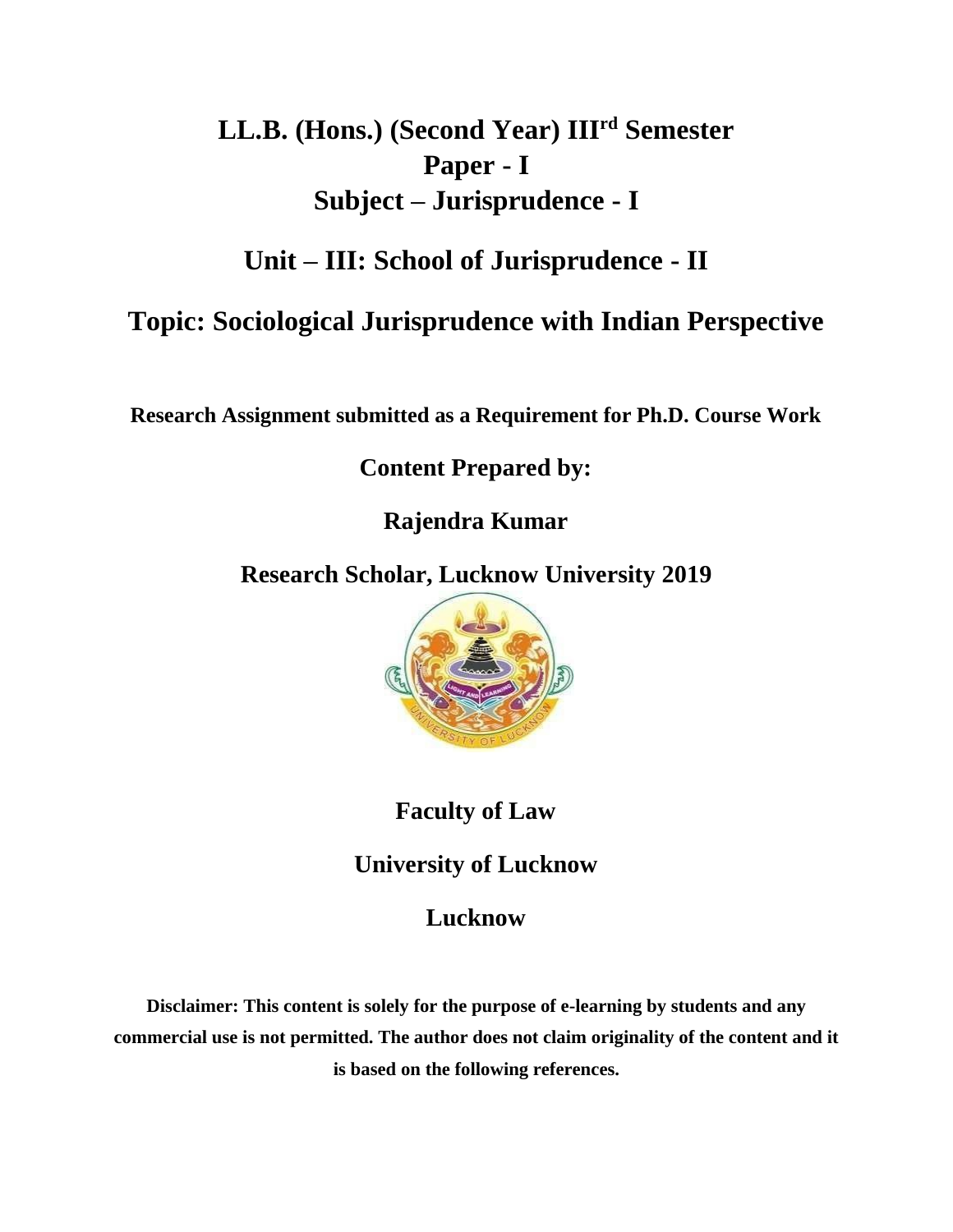# • **Sociological Jurisprudence:**

The main subject matter of sociology is Society. Sociology is the study of society, human behaviour, and social changes. jurisprudence is the study of law and legal aspect of things. The Sociological school of Jurisprudence advocates that the Law and society are related to each other. This school argues that the law is a social phenomenon because it has a major impact on society.

Sociological school of law focuses on studying the law in practice with relation to the society. They lay emphasis on actual social conditions and situations which require the help of the law.

# **The characteristics of Sociological school of law:**

- **1.** Sociological School of Law lays emphasis more on the functional aspect of law rather than its abstract content.
- **2.** They consider law as a social institution essentially interlinked with other scientists and the direct impact of the law on society with its formation according to social needs.
- **3.** Sociological School of Law completely neglects positivism i.e., the command of sovereign and also historical jurisprudence.
- **4.** Sociological jurists describe the perception of the law in different ways like the functional aspect of law or defining the law in terms of the court's rulings and decisions with a realistic approach of law.
- **5.** The sociological jurists have greater concerns when it comes to the functioning and working of the law rather than the nature of the law.

**The main exponents of sociological jurisprudence are Montesquieu, Auguste Compte, Albert Spencer, Ihering, Ehrlich, Duguit, Roscoe Pound etc.** *The French thinker Auguste Compte is regarded as founding the father of the sociological school of law.* 

## **Meaning of Sociological school of Jurisprudence:**

The idea of Sociological School is to establish a relation between Law and society. This school laid more emphasis on the legal perspective of every problem and every change that take place in society. Law is a social phenomenon and law has some direct or indirect relation to society. Sociological School of Jurisprudence focuses on balancing the welfare of state and individual was realized.

# **Reasons for the Emergence of the Sociological School:**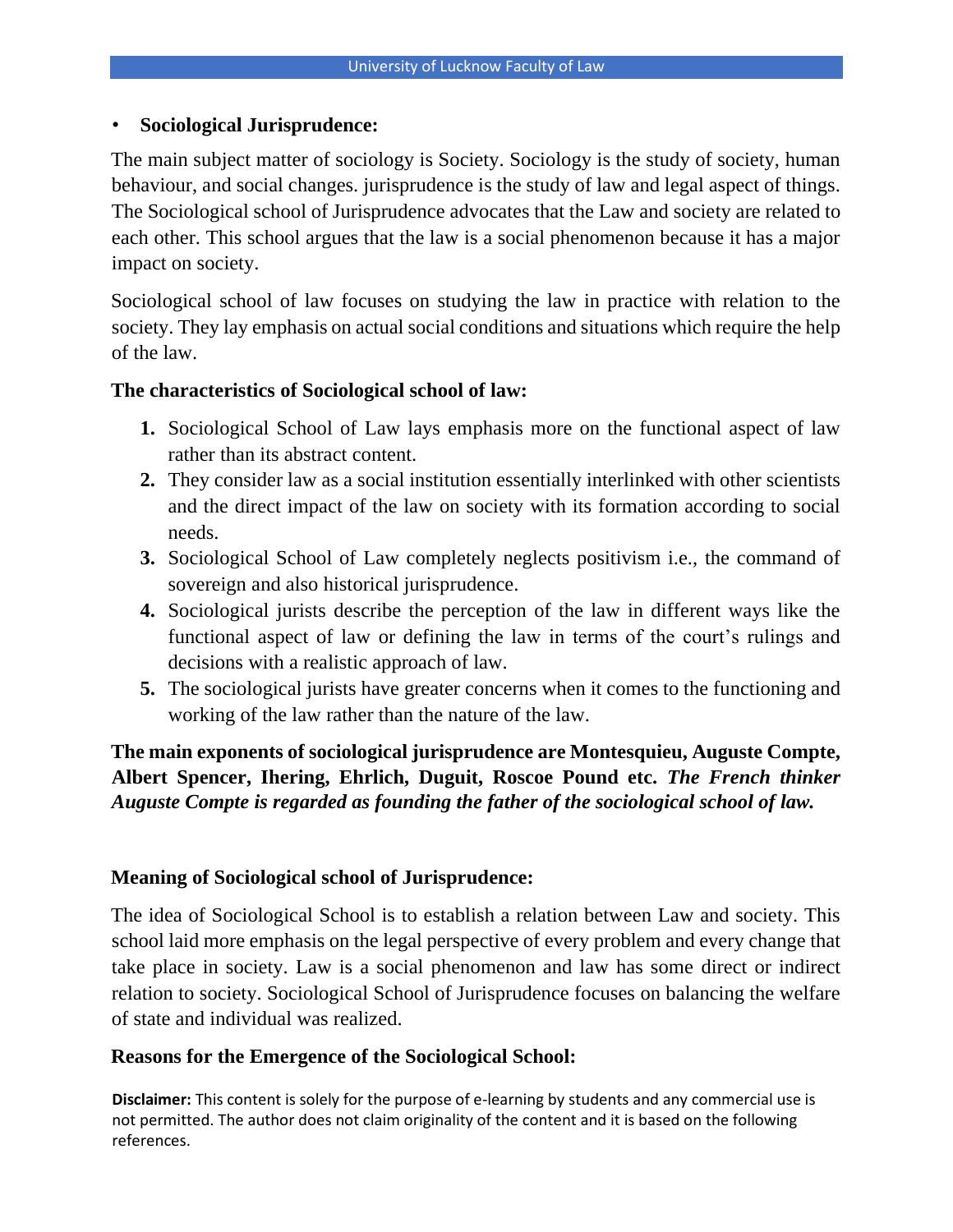- Laissez-Faire is the most important reason for the creation of the sociological school of jurisprudence. It refers to the policy of minimum governmental interference when it comes to dealing with the economy, the society or the individuals. *According to the Britannia dictionary, "Laissez-faire is the policy of minimum governmental interference in the economic affairs of individuals and society."*
- It is due to the increasing importance of the practice of Laissez-Faire that this law rose to existence. However, due to the development and growth of laissez-faire, there seems to be a greater relevance and focus on individual growth. The Sociological school came out as a reaction against the laissez-faire because sociological school advocates the balance between the welfare of the state and individual interest.
- Pragmatists as well as progressives were melioristic in orientation and shared an optimistic faith in the capacity of the social sciences to help identify justice and the public good, and the best means to achieve them. *The basis of the socio-legal school is formed by the ideas of pragmatism, which are expressed in the functional and instrumental approach to the law.*

## **Jurist of the Sociological School of Jurisprudence:**

#### **Montesquieu (1689-1755):**

Montesquieu was the French philosopher and he paved the way of the sociological school of jurisprudence. He was of the view that the legal process is somehow influenced by the social condition of society. He also recognized the importance of history as a means for understanding the structure of society and explained the importance of studying the history of society before formulating the law for that society.

*In his book 'The Spirit of Laws',* he wrote: "law should be determined by the characteristics of a nation so that they should be in relation to the climate of each country, to the quality of each soul, to its situation and extent, to the principal occupations of the natives, whether husbandmen, huntsmen or shepherd, they should have relation to the degree of liberty which the constitution will bear, to the religion of the inhabitants, to their inclinations, riches, numbers, commerce, manners, and customs."

**Auguste Comte (1786-1857):** He is considered to be the founder of the science of sociology. Comte's method may be called 'Scientific Positivism'. He pleads for the application of the scientific method to the science of sociology.

**Disclaimer:** This content is solely for the purpose of e-learning by students and any commercial use is not permitted. The author does not claim originality of the content and it is based on the following references. Society is like an organism and it can progress when it is guided by scientific principles. These principles should be formulated by observation and experience of facts excluding all metaphysical and other like considerations. The implications of Comte's theory are many. He greatly influenced the philosophical and scientific thoughts of his time. In the field of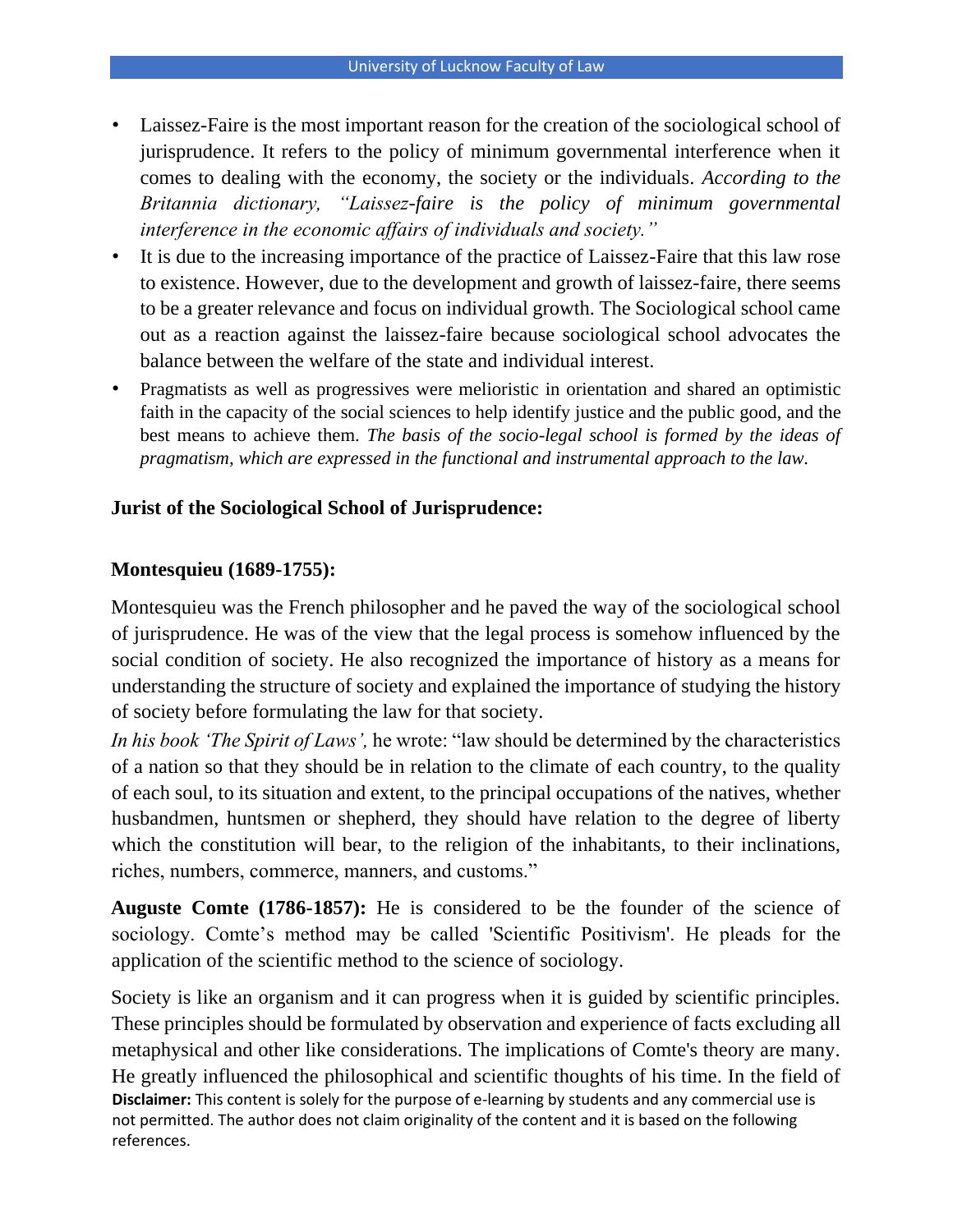legal theory, Comte's ideas inspired Durkheim, and who, in his turn, inspired Duguit, a great sociological jurist.

**Herbert Spencer (1820-1903):** Organic Theory of the Society: He gave a scientific exposition of the organic theory of society. He applied this evolutionary trend of society to sociology. The organic theory has been very beautifully summarized by Prof. Allen. The inter-dependence of organisms, in its sociological aspect, means the mutual relation of all members of civilized society and the distribution of a sense of responsibility far wider than can be comprised within the formula 'Sovereign and Subject'. It directed attention to the necessity of considering the law in relation to other social phenomena."

**Ihering: (1818-1892):** Ihering was another sociological jurist known for his monumental work 'spirit of the law'. He was against the theory of individuals welfare and favours the factor that social interest of society must have a priority over an individual's interest and the purpose of the law is to protect the interest of society, that is why his theory is known as 'Jurisprudence of Interest' which emphasizes on the sociological aspect of Sociological School of Law. He described the law in following aspects:

- **1.** Law as a result of Constant Struggle: Ihering pointed out that the social struggle gives birth to law and the role of law is to harmonize the conflicting interests of individuals for the purpose of protection of interest of society. He gave importance to living law which develops with the struggles of society.
- **2.** Law as a means to serve Social Purpose: According to him, the ultimate goal of the law is to serve a social purpose. It is the duty of the state to promote social interests by avoiding various clashes between social and individual interests. According to him, "law is coercion organized in a set form by the state", which means that he justified coercion by the state for the purpose of social welfare.
- **3.** Law as one of the means to control society: Law alone is not a means to control society, there are some other factors also like climate, etc. Like Bentham, Ihering favours the interest in the achievement of pleasure and avoidance of pain but for the society, that's the reason that Ihering theory is also known as the theory of "Social Utilitarianism".

So, according to the Ihering, the social activities of individuals can be controlled by the state by means of coercion, reward and duty for achieving social control for the welfare of society. Friedman said that "Ihering was declared as the father of modern sociological jurisprudence because of his concept of law as one of the important effective factors to control social organisms."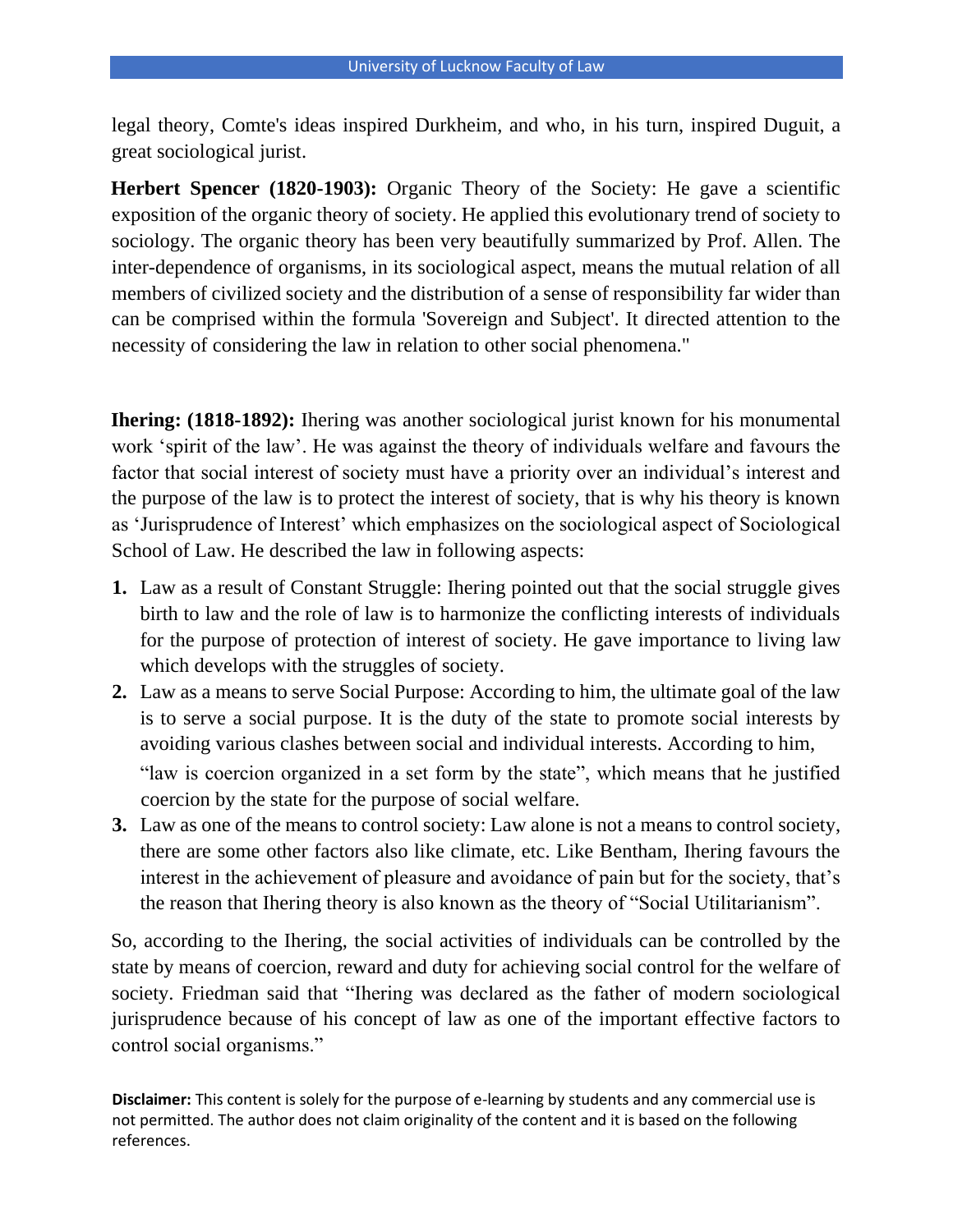#### **Criticism:**

- **1.** He Points Out Only the Problems, and not the Solution.
- **2.** Law Protects 'Will' and not Purpose'.

## **Eugen Ehrlich (1862-1922):**

*Eugen Ehrlich was considered as the founder of Sociology of law.* Sociology of law is the study of law from the sociological perspective. Ehrlich considered society as a main source of the law. And by society, he means "association of men". Ehrlich had written that "Centre of gravity of all legal developments is not in legislation or judicial decisions but in society itself." He argued that society is the main source of law and better source of law than legislation or judicial decision.

**Law is to be Found in Social Fact:** The central point in Ehrlich's (1882-1992) thesis is that the law of community is to be found in social facts and not in formal sources of law. He says:" At present as well as at any other time the centre of gravity of legal development lies not in legislation, nor in juristic science, nor in judicial decision, but in society itself.

**'Living Law' is the Facts that Govern Social Life:** Ehrlich believed in the spontaneous evolution of law in the context of existing society. According to him, law originates from existing institutions of marriage, domestic life, possession, contract, inheritance, etc. They govern society through living laws. By living laws, he means that extra-legal control which governs/regulate the social relations of man. In his opinion, the centre of gravity of legal development in the present times or in the past lies neither with the juristic science, nor in judicial decisions, but in society itself. His living law is the law which dominates social life even though it has not been known in the form of enactments or decisions of courts. So, the scope of living law is under than the statuary law of the state. For example, there may be some enactments enforced in the sense that courts may apply them in the decisions in any issue but a community may ignore the enacted laws and lives according to the rules created by their mutual consent, like dowry system in India.

## **Criticism:**

**1.** Makes no Distinction Between Legal and Other Social Norms:

## **Leon Duguit (1859-1928):**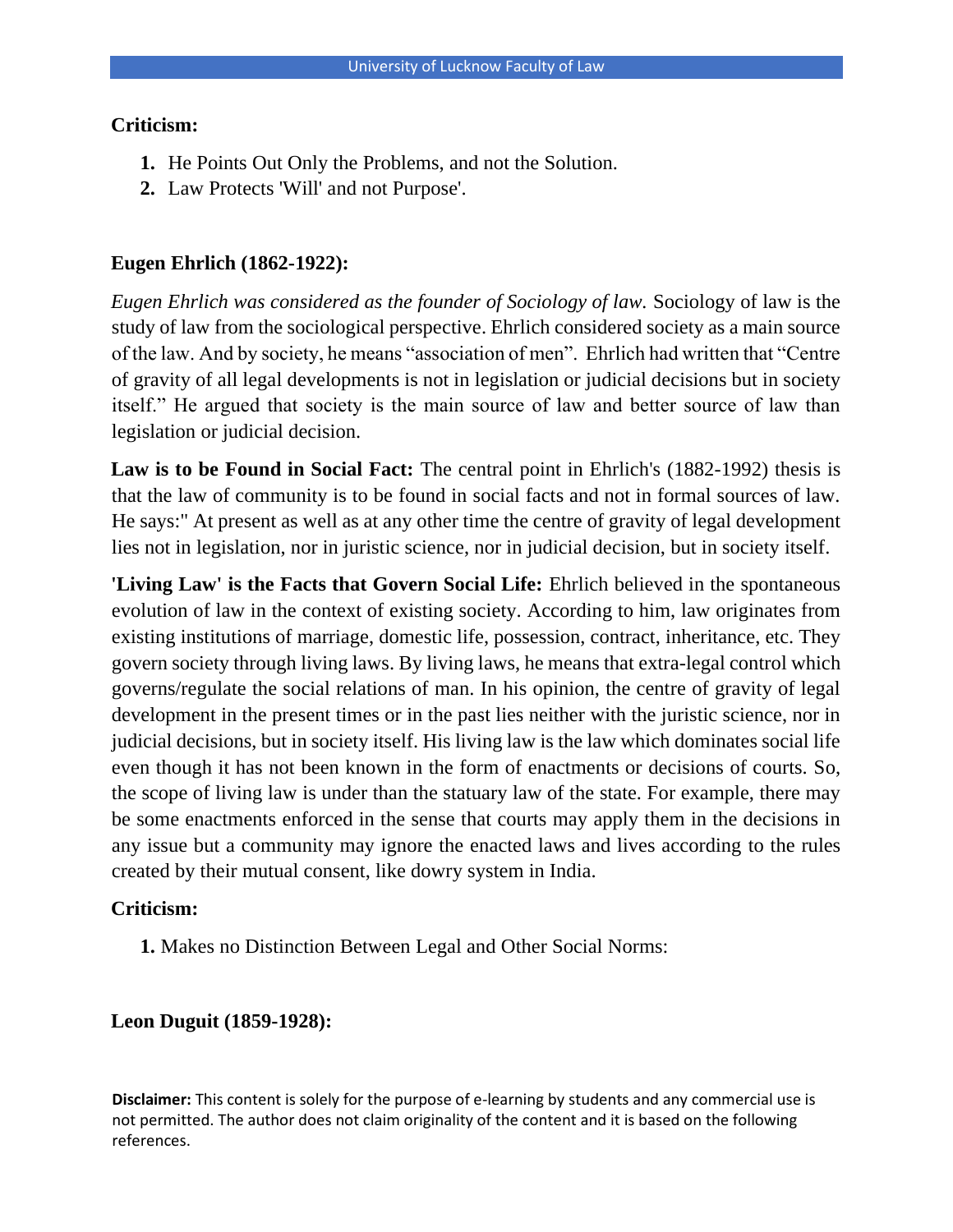Leon Duguit was a French Jurist and leading scholar of Droit Public (Public Law). He was greatly influenced by the Auguste Comte and Durkheim. *He gave the theory of Social Solidarity which explain the social cooperation between individuals for their need and existence*. Duguit's theory was based upon Auguste Compte's statement that "the only right which man can possess is the right towards his duty." **Social Solidarity** 

Social Solidarity is the feeling of oneness. The term 'Social Solidarity represents the strength, cohesiveness, collective consciousness and viability of the society.' Leon Duguit's Social Solidarity explain the interdependence of men on his other fellow men. No one can survive without depending on other men. Hence the social interdependence and cooperation are very important for human existence.

The objective of the law is to promote Social solidarity between individuals. And Leon Duguit considered that law as bad law which does not promote social solidarity. Further, he also said that every man had the right and duty to promote social solidarity. For Example, in India, the codified laws are followed by everyone. Hence, it promotes Social Solidarity.

#### **Importance of Duguit's theory:**

- **1.** Over emphasis was given on duties rather than rights.
- **2.** The direction towards mutual cooperation among individuals in society.
- **3.** Law as an instrument of social solidarity to promote justice.

# **Criticism:**

**1.** 'Social Solidarity' a Natural Principle **2.**

Social Solidarity to be Decided by Judges:

- **3.** He Confuses 'is' with 'Ought'
- **4.** He Overlooked the Growing State Activity
- **5.** Inconsistencies in the Theory: Another weakness of Duguit's theory is its inconsistency at several places. On the one hand, he expresses faith in the biological evolution of society, and on the other hand, he vigorously attacks the idea of collective personality. He denied any personality to state or group distinct from the individuals who constitute it.

#### **Roscoe Pound (1870-1964):**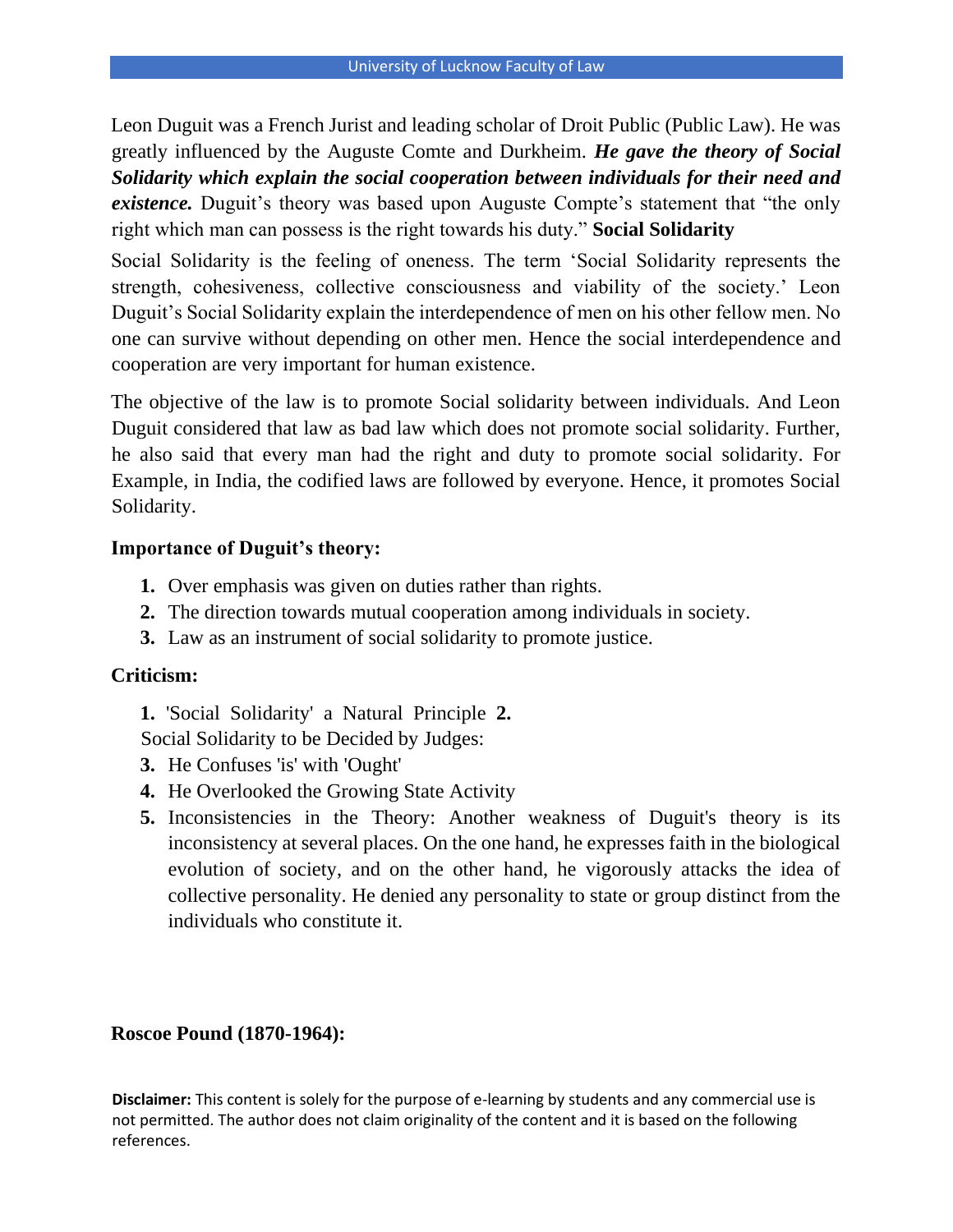Pound was an American Legal Scholar. His view is that law should be studied in its actual working and not as it stands in the book. He was one of the most leading and important jurists who developed American sociological jurisprudence is a systematic manner.

He treated the law as a means of affecting social control and his contribution to jurisprudence is great. The functional aspect of the law.

Roscoe Pound gave stress on the functional aspect of law. He defines law as containing the rules, principles, conceptions and standard of conduct as a developed technique of social engineering. The main function of law is to satisfy the maximum number of people. Not only this function but also to reconcile the conflict in the interest of individuals and society. **Theory of Social Engineering:** 

Roscoe Pound gives the theory of Social Engineering in which he compared lawyers with the Engineers. Engineers are required to use their engineering skill to manufacture new products. Similarly, social engineers are required to build that type of structure in the society which provides maximum happiness and minimum friction.

According to Pound, "Law is social engineering which means a balance between the competing interests in society," in which applied science is used for resolving individual and social problems.

Social Engineering is balancing the conflicting interest of Individual and the state with the help of law. Law is a body of knowledge with the help of law the large part of Social engineering is carried on. Law is used to solve the conflicting interest and problems in society.

He mentioned that everybody has its own individual interest and considered it supreme over all other interest. The objective of the law is to create a balance between the interests of the people. For Example, Article 19 of the Indian Constitution provides 'Rights to speech and expression' but on the other side, State put some restriction on this right. And when the conflict arises between Individual right and State's restriction, then the law comes to play its part. And solve the conflict between the interests.

He describes that there are various kinds of interests in society and the main task of law is to make all possible efforts to avoid conflict between them. Thus, courts, legislature, administrators and jurists must work with a plan and make efforts to balance these three categories: Public, Private and Social Interests. Interest Theory

Roscoe Pound in his interest theory mentioned the three kinds of interest. To avoid the overlapping of the interests, he put boundaries and divide the kinds of interests.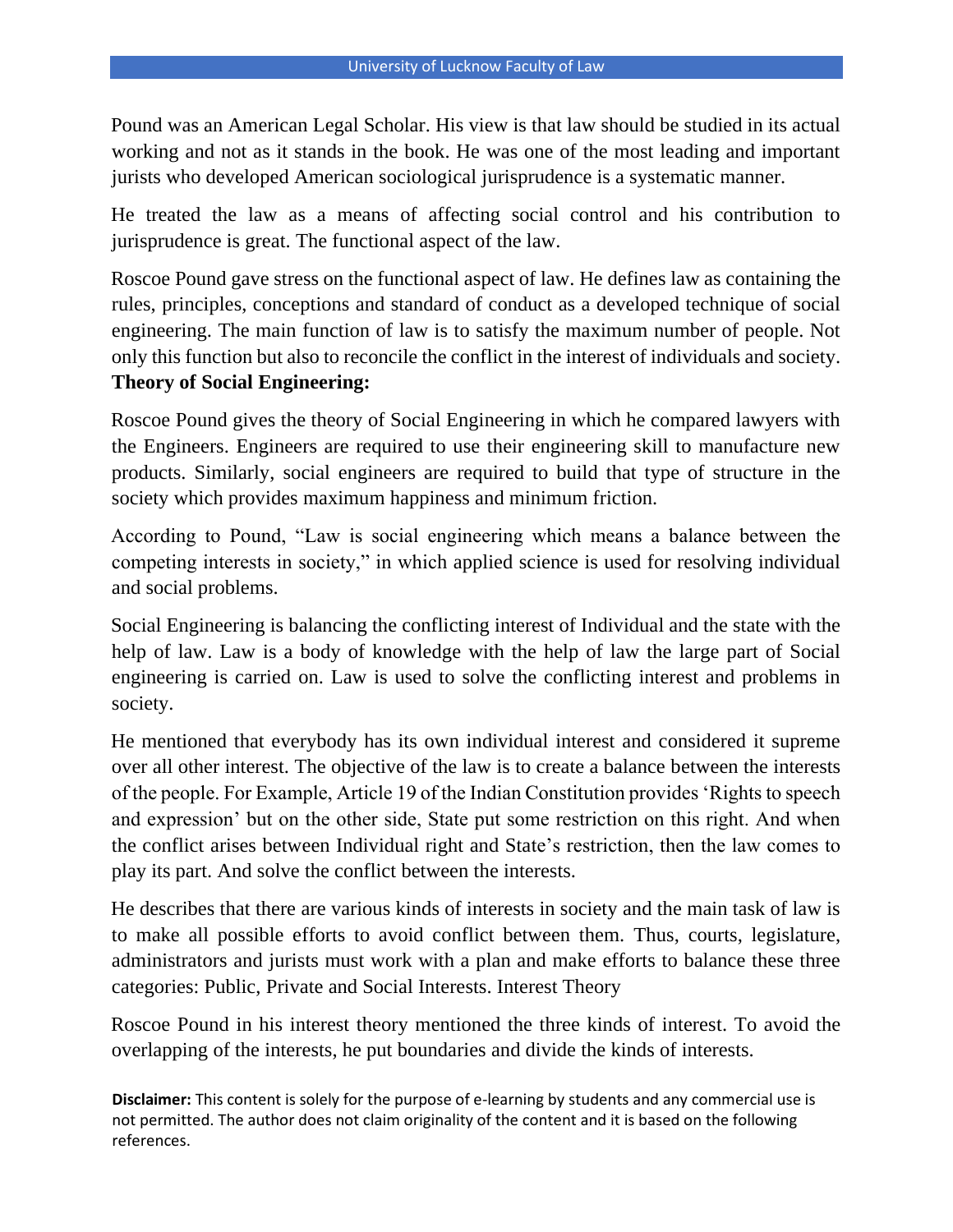#### **Individual/ Private Interest:**

These are claims or demands involved from the standpoint of the individual life which consists of interest of personality, interest in domestic relations and interest of substance. The individual's interest is known as private interest like physical integrity, reputation, etc. and they're protected by the law of crime, torts and Contract Law, etc.

Domestic relations of a person such as a husband and a wife, parents and children, etc. are protected by Personal Law. The interests of the property, succession, contractual relations, testamentary relations, etc. are protected by Property Laws.

#### **Public Interest:**

These are the claims or desires asserted by the individual from the standpoint of political life which means every individual in a society has a responsibility towards each other and to make the use of things which are open to public use. Main public interest is interest in the preservation of States. Administration of trust, charitable contracts, protection of the environment, regulation of public employment, etc. are being protected by the States.

#### **Social Interest:**

These are the claims or demands in terms of social life which means to fulfil all the needs of society as a whole for the proper functioning and maintenance of it. Interest in the preservation of general peace, health, the security of transaction's, preserving social institutions like religion, politics, economic.

Interest in preservation of peace and health.

Preserving social institutions of religion, politics and economics. Preserving certain prohibiting acts like prostitution, gambling, etc. Conservation of social and natural resources.

General progress including economic, political and cultural areas. E.g.- Freedom of Trade and Commerce, Speech and Expression, etc. Interest to make a political, physical, social and economic life to promote personality.

## **Jural Postulates by Roscoe Pound:**

According to Roscoe Pound, every society has certain basic assumptions for proper order and balance in society. These assumptions are implied and not in expressed form and are called as Jural Postulates of the legal system of that society. These assumptions of man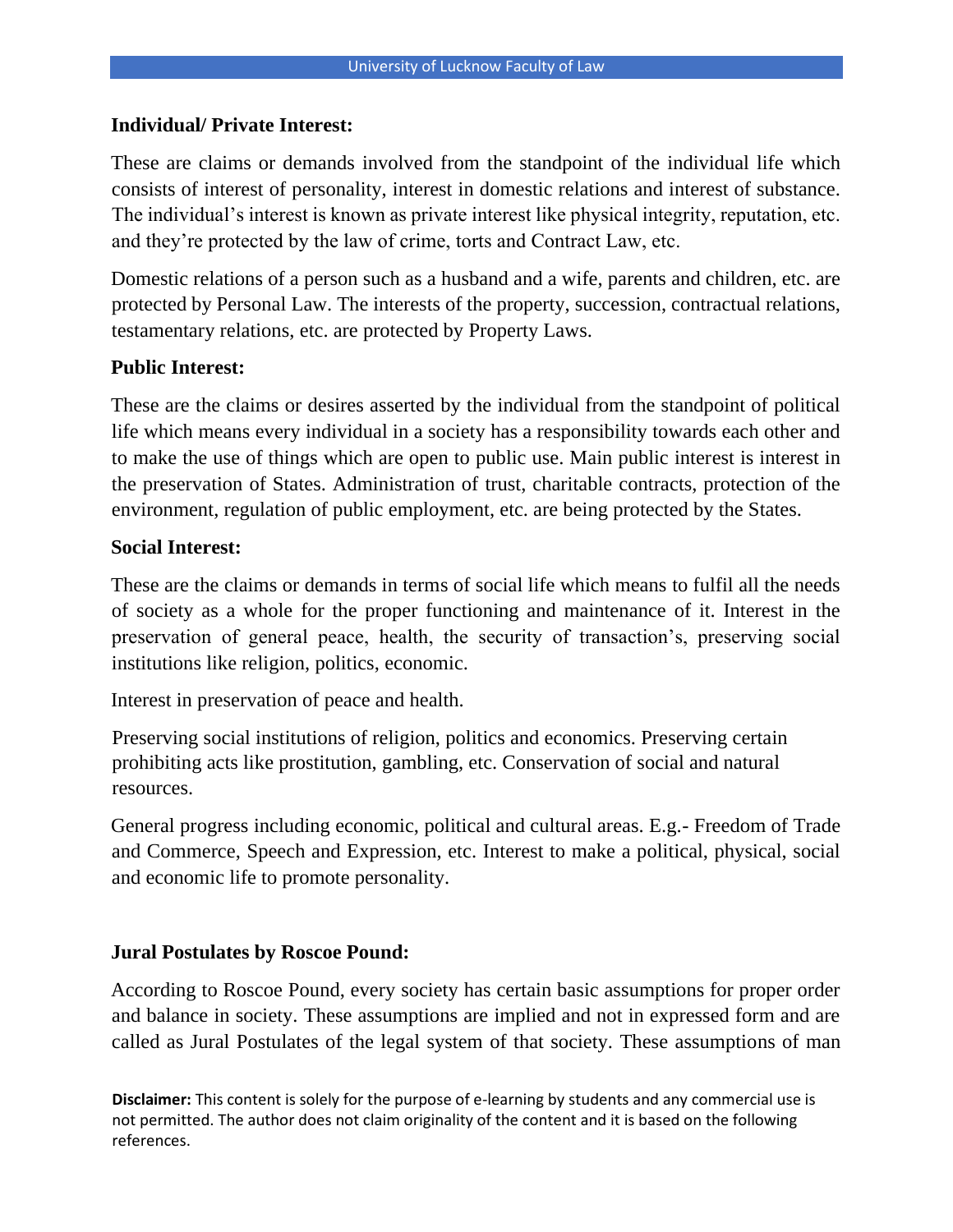related to the reference for what they want from the law or legal system or we can say that it is the expectation of a man from the law. He has mentioned five kinds of jural postulates:

- **1.** In a civilized society, man must be able to assume that others will not commit any intentional aggression on him.
- **2.** In a civilized society, man must be able to assume that they must control for beneficial purposes. E.g.- control on whatever they discover or create by their own labour.
- **3.** In a civilized society, man must be able to assume that those with whom they deal as a member of societies will act in good faith.
- **4.** In a civilized society, man must be able to assume that the people will act with due care and will not cast unreasonable risks of injury on others.
- **5.** In a civilized society, man must be able to assume that certain people must restrain from doing harmful acts under their employment and agencies which are otherwise harmless to them.

So, these Jural Postulates are a sort of ideal standards which law should pursue in society for civilized life and with the changes in society, the jural postulates may emerge or originate in society.

# **Criminal:**

An interest in protection from any intentional aggression. For Example, Assault, Wrongful restraint, Battery, etc.

Law of Patent: An interest in securing his own created property by his own labour and hard work. E.g., agricultural land, any music or artistic things.

**Contract:** The interest in making the contract and getting of reasonable remedy or compensation when his right violates.

**Torts:** Protection against Defamation and unreasonable injury caused by the negligent act of another person.

# **Strict Liability:**

Similarly, in case Ryland Vs. Fletcher Protection of our interest if the injury caused by the things of another person. It is the duty of other people to keep his/her things with his/her boundary and should look after that thing to avoid injury to other people.

# **Criticism:**

**Disclaimer:** This content is solely for the purpose of e-learning by students and any commercial use is not permitted. The author does not claim originality of the content and it is based on the following references. **1.** 'Engineering' Nor a Happy Word; 'Engineering' Ignores an Important Part of Law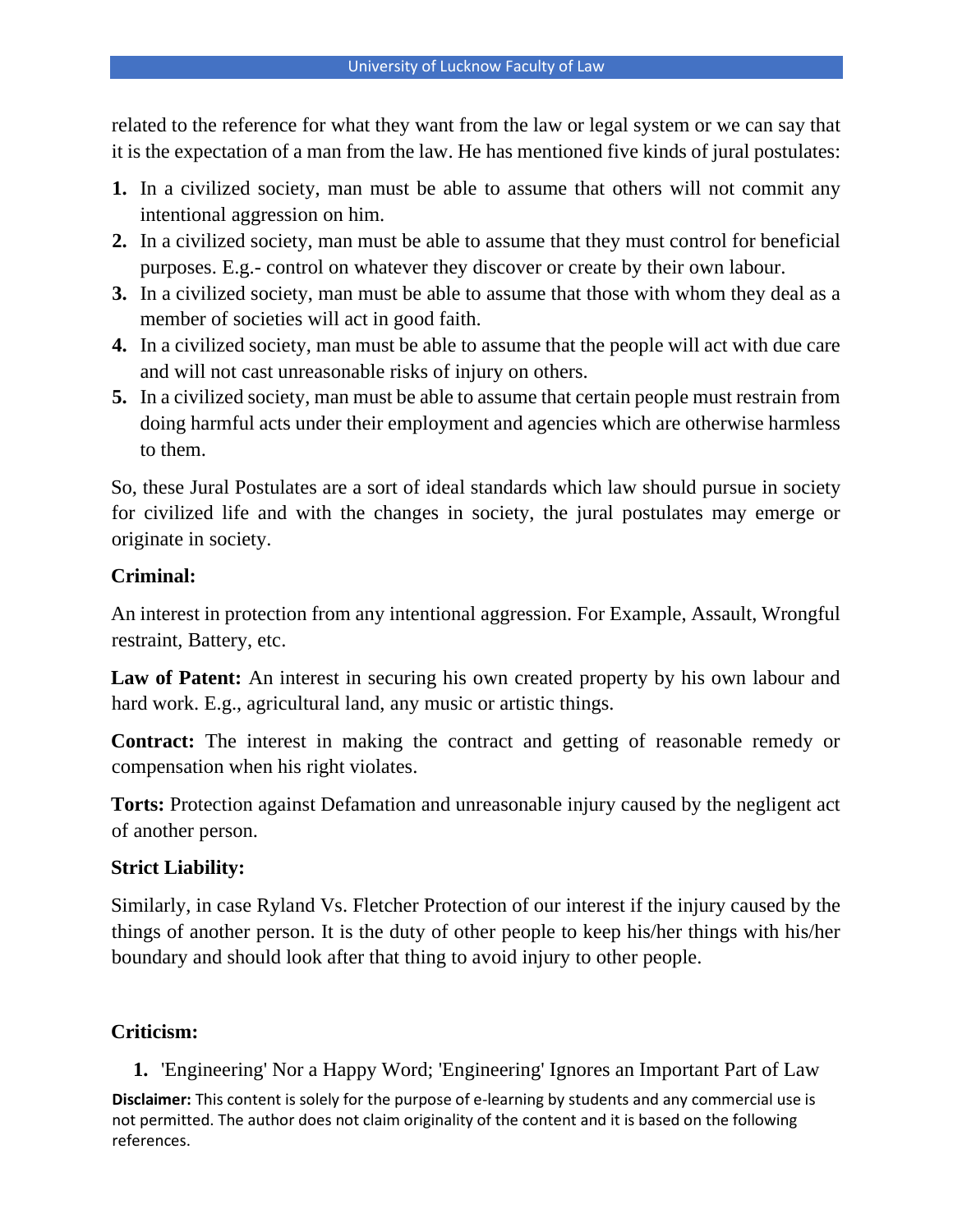**2.** Classification of Interest not Useful

#### **Sociological Jurisprudence with Indian Perspective:**

Sociological jurisprudence in India can be seen in many laws and enactments in India.

In India, Sociological Jurisprudence has been adopted in the Indian Constitution. Part III of The Constitution of India solely deals with the Fundamental Rights of the citizen and people of this country wherein the citizens and the people are provided with certain rights. These rights are provided by recognizing the public and private interest of the individual.

Further, there are several cases wherein the concept of Sociological Jurisprudence has been mentioned and has been taken into consideration while delivering the judgment.

In Ashok Kr Gupta & others vs State of Uttar Pradesh<sup>1</sup>, it was held that this court is not bound to accept an interpretation which retards the progress or impedes social integration.

In the case of Union of India & Anr v Reghubir Singh<sup>2</sup>, the court observed that the aspect of the social conduct and experiences of the ages has to be considered while determining and framing the new laws and norms.

*In the State of Madras vs Champakam Dorairajan<sup>3</sup>* , the Court held that Article 46, being a directive principle cannot override the fundamental rights.

In N. Adithayan vs Travancore Devaswon Board and Ors<sup>4</sup>, the observed that distinction based on cast could not be allowed to permeate in the social fabric of the society. Thus, the Court reaffirmed its stand that discrimination of any sort, amounting to untouchability would not be tolerated.

*The Court in Bandhowa Mukti Morcha vs Union of India<sup>5</sup>* , held that the Court should abandon the Laissez-Faire approach in the judicial process particularly where it involves a question of enforcement of fundamental rights and forge new tools, devise a new method and adopt new strategies for the purpose of making fundamental rights meaningful for the large masses of people.

<sup>1</sup> (1997) 5 SCC 201

<sup>2</sup> (1989) 2 SCC 754

<sup>3</sup> AIR 1951 SC 226

<sup>4</sup> AIR 1951 SC 226

<sup>5</sup> AIR 1984 SC 802

**Disclaimer:** This content is solely for the purpose of e-learning by students and any commercial use is not permitted. The author does not claim originality of the content and it is based on the following references.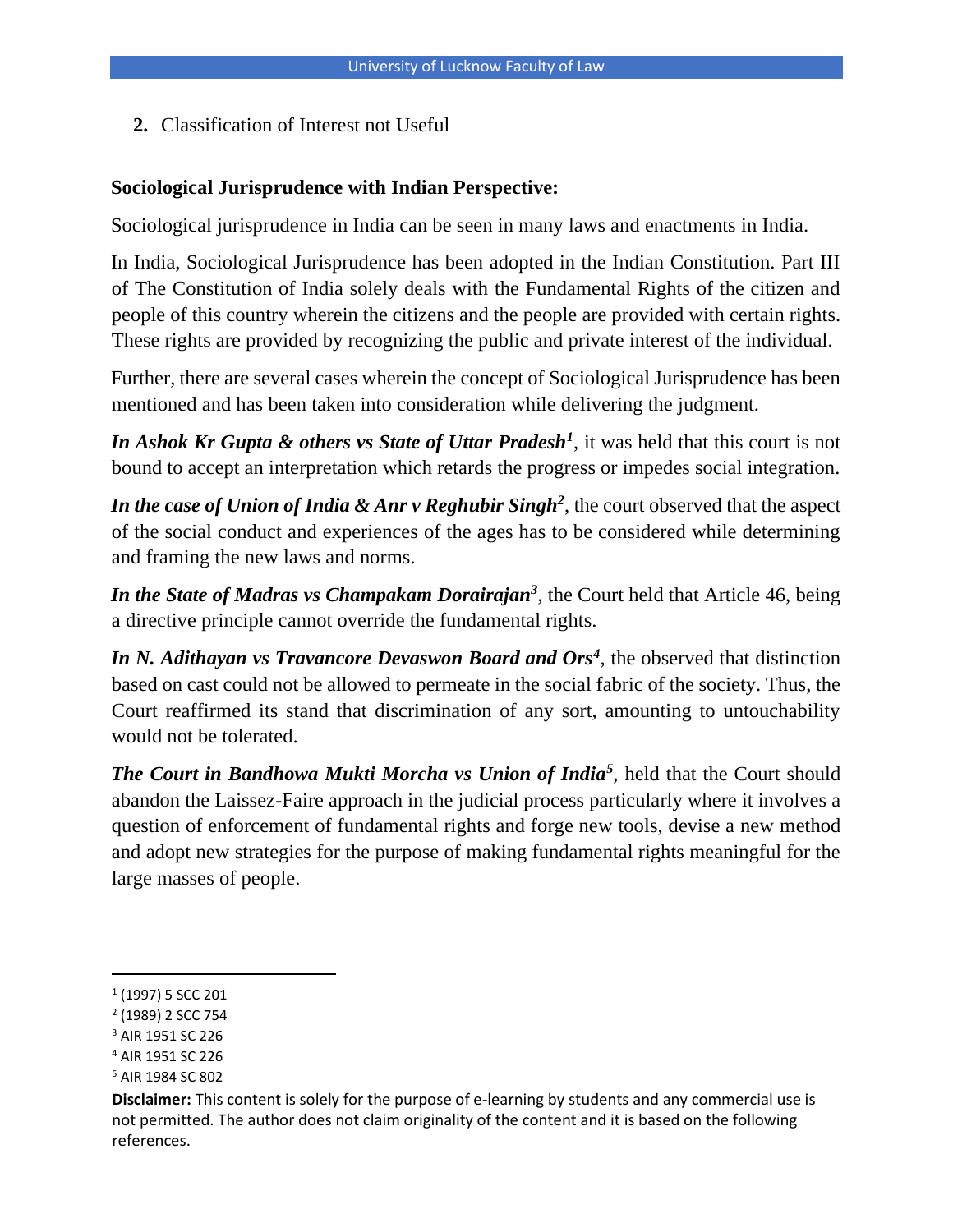*In Sarla Mudgal v Union of India<sup>1</sup>* , the court embracing the concept of Sociological Jurisprudence said that marriage celebrated under one personal law cannot be dissolved by the application of any other law. This observation matches up with the concept of Pound

wherein he said that in case of conflict between interests, the interest of the same plane will be weighed together.

India has remarkably embraced the concept and principles of Sociological Jurisprudence and that can be seen by the judgment that is being delivered by the apex Court. Also, different Statutes has taken into account the theory in a way or other and it can be easily said that the Sociological Jurisprudence has been widely accepted on the legal frontier of the country.

# **Conclusion:**

It is to be stated that howsoever divergent the views of various sociological jurists may appear. they have one common point that the law must be studied in relation to society This view has a great impact on modern legal thought. But it should not be taken to mean that other methods have completely ceased to exist Still there are advocates of natural law thought with a 'variable content'. There are Catholic jurists who plead for maintaining a close relationship between law and morals. But these approaches are. in many respects, basically different from earlier approaches of type on the subject and are influenced by the sociological approach.

<sup>1</sup> (1995) 3 SCC 635

**Disclaimer:** This content is solely for the purpose of e-learning by students and any commercial use is not permitted. The author does not claim originality of the content and it is based on the following references.